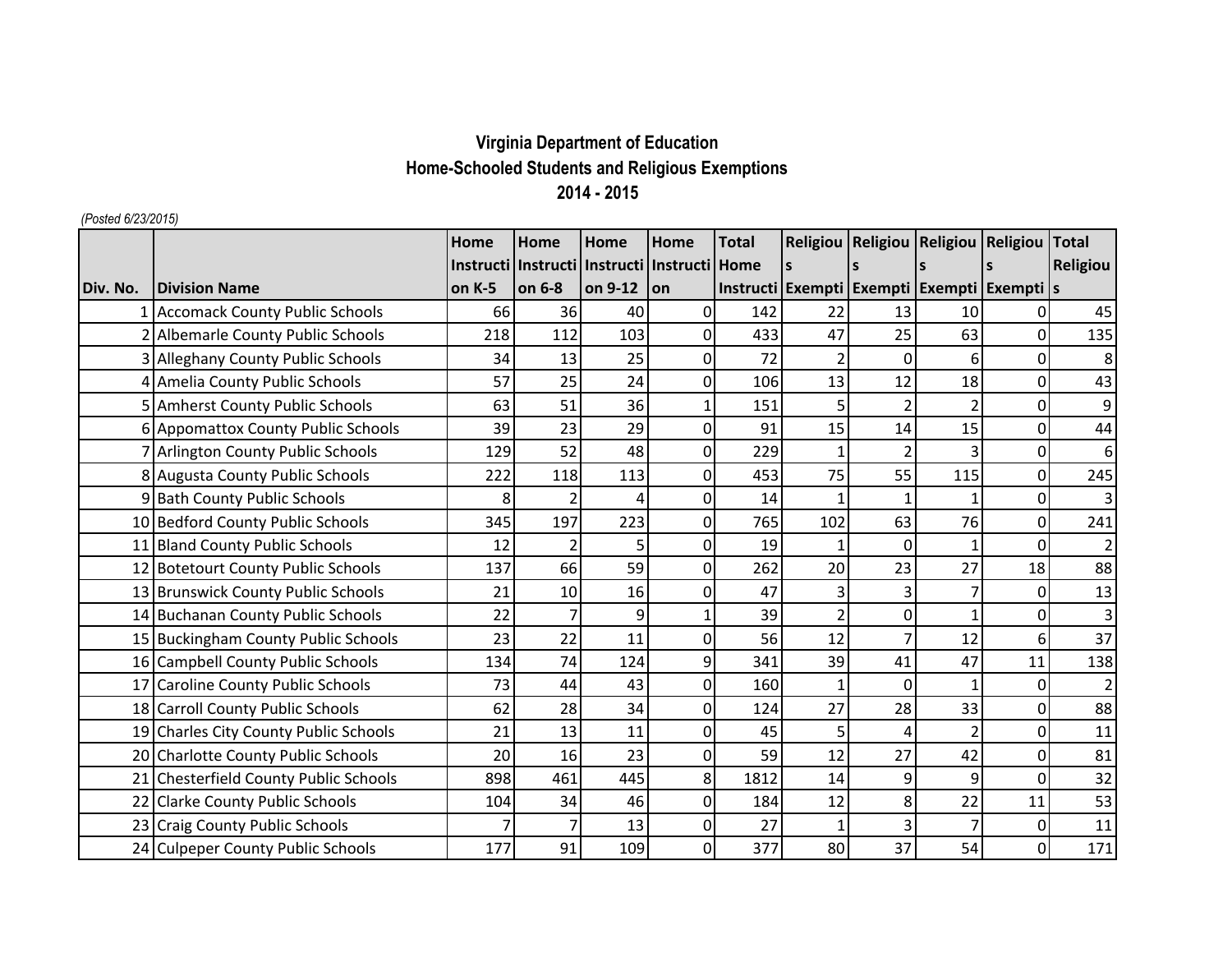|    | 25 Cumberland County Public Schools      | 30   | 13          | 12             | $\overline{0}$ | 55   | 3           | $\overline{2}$ | 3              | $\mathbf{0}$   | 8                |
|----|------------------------------------------|------|-------------|----------------|----------------|------|-------------|----------------|----------------|----------------|------------------|
|    | 26 Dickenson County Public Schools       | 39   | 12          | 8              | $\mathbf 0$    | 59   | 1           | $\mathbf 0$    | 0              | $\mathbf 0$    | 1                |
|    | 27 Dinwiddie County Public Schools       | 50   | 38          | 29             | $\overline{0}$ | 117  | 8           | 6              | 14             | 13             | 41               |
|    | 28 Essex County Public Schools           | 22   | 17          | 12             | $\mathbf 0$    | 51   | 1           | $\mathbf 0$    | 0              | 0              | $\mathbf{1}$     |
|    | 29 Fairfax County Public Schools         | 1600 | 698         | 638            | 0              | 2936 | 75          | 87             | 222            | 0              | 384              |
|    | 30 Fauquier County Public Schools        | 229  | 123         | 121            | 5              | 478  | 72          | 51             | 55             | $\mathbf 0$    | 178              |
|    | 31 Floyd County Public Schools           | 65   | 35          | 47             | $\overline{0}$ | 147  | $\mathbf 0$ | $\mathbf 0$    | 0              | 183            | 183              |
|    | 32 Fluvanna County Public Schools        | 118  | 43          | 42             | $\overline{0}$ | 203  | 23          | 8              | 16             | 0              | 47               |
|    | 33 Franklin County Public Schools        | 188  | 117         | 125            | $\overline{0}$ | 430  | 51          | 40             | 33             | $\Omega$       | 124              |
|    | 34 Frederick County Public Schools       | 268  | 144         | 187            | $\mathbf 0$    | 599  | 81          | 63             | 78             | $\overline{0}$ | 222              |
|    | 35 Giles County Public Schools           | 25   | 13          | 18             | $\overline{0}$ | 56   | 26          | 18             | 10             | 0              | 54               |
|    | 36 Gloucester County Public Schools      | 85   | 34          | 49             | 3              | 171  | 22          | 25             | 42             | $\mathbf 0$    | 89               |
| 37 | <b>Goochland County Public Schools</b>   | 54   | 39          | 33             | 0              | 126  | 12          | 12             | 8              | 0              | 32               |
|    | 38 Grayson County Public Schools         | 34   | 17          | 23             | 3              | 77   | 20          | 8              | 5              | 5              | 38               |
|    | 39 Greene County Public Schools          | 79   | 44          | 54             | $\overline{0}$ | 177  | 8           | 15             | 21             | 0              | 44               |
| 40 | <b>Greensville County Public Schools</b> | 8    | 6           | 6              | $\overline{0}$ | 20   | 0           | 1              | $\mathbf 0$    | $\mathbf{0}$   | $\mathbf{1}$     |
|    | 41 Halifax County Public Schools         | 58   | 39          | 48             | $\mathbf 0$    | 145  | 19          | 8              | 11             | $\mathbf 0$    | 38               |
|    | 42 Hanover County Public Schools         | 279  | 144         | 176            | $\mathbf 0$    | 599  | 31          | 41             | 51             | $\mathbf 0$    | 123              |
|    | 43 Henrico County Public Schools         | 464  | 216         | 223            | 6              | 909  | $\Omega$    | 0              | 0              | 100            | 100              |
|    | 44 Henry County Public Schools           | 71   | 50          | 42             | 0              | 163  | 32          | 27             | 51             | 0              | 110              |
|    | 45 Highland County Public Schools        | 6    | 5           | 3              | $\overline{0}$ | 14   | 8           | 6              | 3              | 0              | 17               |
|    | 46 Isle of Wight County Public Schools   | 97   | 71          | 75             | $\mathbf 0$    | 243  |             | 4              | 15             | 0              | $20\,$           |
|    | 48 King George County Public Schools     | 162  | 111         | 254            | $\overline{0}$ | 527  | 59          | 35             | 26             | 0              | 120              |
|    | 49 King and Queen County Public Schools  | 21   | 13          | 12             | $\Omega$       | 46   |             | 4              | 3              | 0              | 8                |
|    | 50 King William County Public Schools    | 45   | 29          | 30             | $\overline{0}$ | 104  |             | $\overline{2}$ | 0              | 0              | 4                |
|    | 51 Lancaster County Public Schools       | 12   | 9           | 4              | $\mathbf 0$    | 25   | 8           | 3              | $\overline{2}$ | 0              | 13               |
| 52 | Lee County Public Schools                | 28   | 17          | 21             | $\mathbf 0$    | 66   | 9           | $\mathbf{1}$   | $\overline{2}$ | 0              | 12               |
| 53 | Loudoun County Public Schools            | 0    | 0           | 0              | 1735           | 1735 | 0           | 0              | 0              | 19             | 19               |
| 54 | Louisa County Public Schools             | 66   | 34          | 42             | $\overline{0}$ | 142  | 13          | 3              | $\overline{7}$ |                | 24               |
|    | 55 Lunenburg County Public Schools       | 9    | 6           | $\overline{7}$ | $\overline{0}$ | 22   | 23          | 21             | 36             | 0              | 80               |
|    | 56 Madison County Public Schools         | 48   | 26          | 19             | $\overline{0}$ | 93   | 19          | 11             | 22             | $\mathbf 0$    | 52               |
|    | 57 Mathews County Public Schools         | 0    | $\mathbf 0$ | $\mathbf{1}$   | 0              |      |             |                | $\overline{2}$ | 0              | $\boldsymbol{6}$ |
|    | 58 Mecklenburg County Public Schools     | 34   | 19          | 33             | $\overline{0}$ | 86   | 20          | 10             | 9              |                | 42               |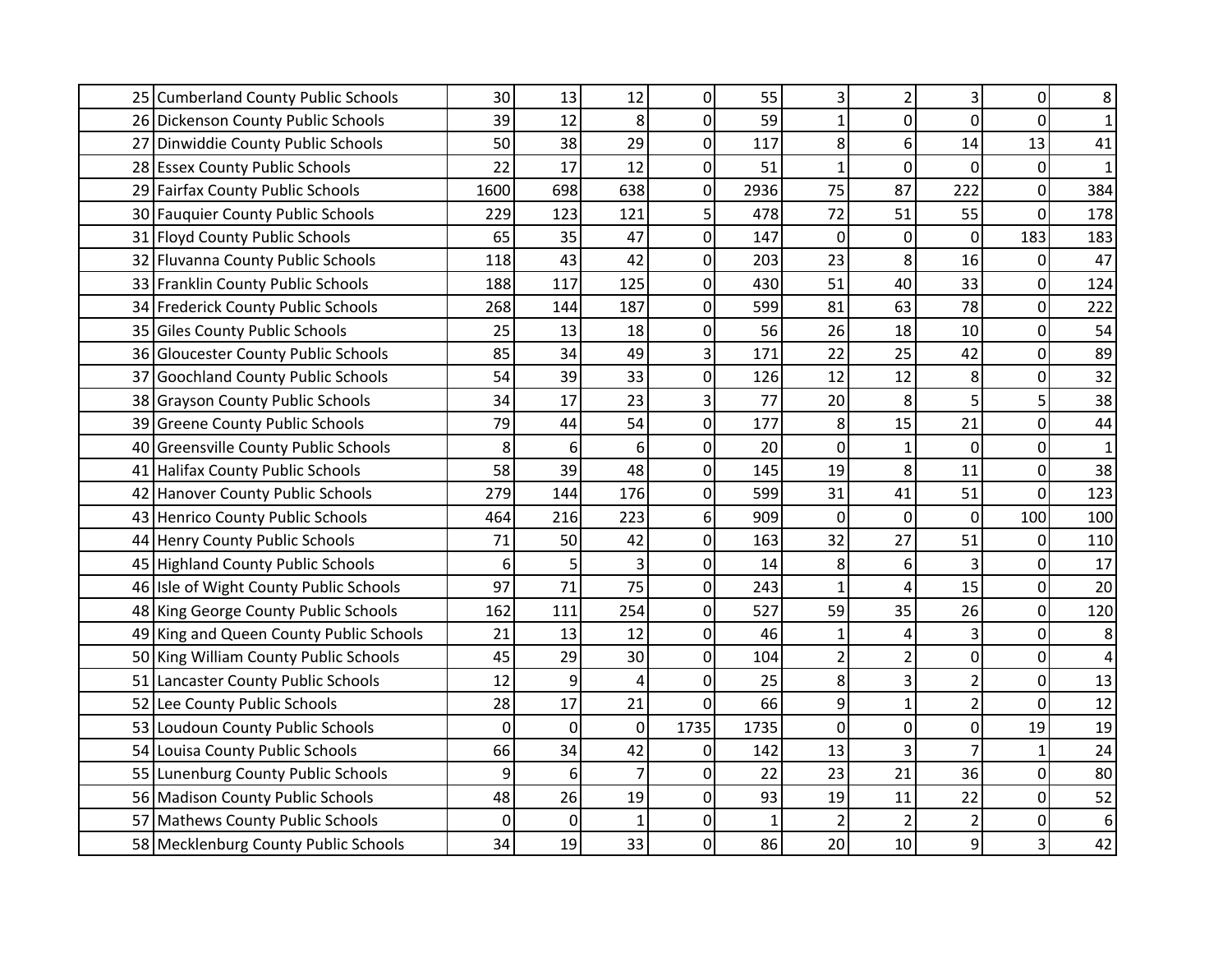|    | 59 Middlesex County Public Schools      | 11   | $\overline{2}$ | 13  | 0              | 26   | $\overline{0}$ | 0              | 0            | 0                | 0                       |
|----|-----------------------------------------|------|----------------|-----|----------------|------|----------------|----------------|--------------|------------------|-------------------------|
|    | 60 Montgomery County Public Schools     | 185  | 89             | 74  | $\mathbf 0$    | 348  | 6              | 3              | 4            | $\mathbf 0$      | 13                      |
|    | 62 Nelson County Public Schools         | 20   | 22             | 25  | $\overline{2}$ | 69   | 14             | 15             | 14           | $\overline{2}$   | 45                      |
|    | 63 New Kent County Public Schools       | 53   | 37             | 42  | 0              | 132  | 16             | 4              | 5            | $\mathbf 0$      | 25                      |
|    | 65 Northampton County Public Schools    | 17   | 12             | 12  | 0              | 41   | 5              | $\mathbf{1}$   | 3            | $\mathbf 0$      | 9                       |
|    | 66 Northumberland County Public Schools | 10   | 6              | 4   | 0              | 20   | 3              | $\overline{0}$ | $\mathbf{1}$ | $\mathbf 0$      | 4                       |
|    | 67 Nottoway County Public Schools       | 46   | 20             | 26  | $\mathbf 0$    | 92   | 9              | 20             | 16           | $\boldsymbol{0}$ | 45                      |
|    | 68 Orange County Public Schools         | 97   | 42             | 53  | $\mathbf 0$    | 192  | 35             | 26             | 64           | 0                | 125                     |
|    | 69 Page County Public Schools           | 24   | 14             | 15  | 0              | 53   | 23             | 12             | 24           | $\mathbf 0$      | 59                      |
|    | 70 Patrick County Public Schools        | 24   | 20             | 16  | 0              | 60   | 22             | 14             | 32           | $\mathbf 0$      | 68                      |
|    | 71 Pittsylvania County Public Schools   | 122  | 70             | 79  | $\mathbf 0$    | 271  | $\mathbf 0$    | 0              | $\pmb{0}$    | 148              | 148                     |
|    | 72 Powhatan County Public Schools       | 102  | 76             | 84  | 0              | 262  | 27             | 18             | 31           | 0                | 76                      |
|    | 73 Prince Edward County Public Schools  | 68   | 28             | 26  | 0              | 122  | 10             | 3              | $\mathbf{1}$ | 5                | 19                      |
|    | 74 Prince George County Public Schools  | 64   | 39             | 49  | $\mathbf 0$    | 152  | 9              | 11             | 14           | 3                | 37                      |
|    | 75 Prince William County Public Schools | 1016 | 425            | 365 | $\overline{0}$ | 1806 | 8              | 0              | 0            | 0                | 8                       |
|    | 77 Pulaski County Public Schools        | 57   | 30             | 31  | $\Omega$       | 118  | 6              |                | 4            | 0                | 17                      |
|    | 78 Rappahannock County Public Schools   | 17   | 8              | 13  | 0              | 38   |                | 1              | 0            | 0                | $\overline{\mathbf{c}}$ |
|    | 79 Richmond County Public Schools       | 10   | 11             | 4   | 0              | 25   | $\mathfrak{p}$ | $\overline{2}$ | $\mathbf{1}$ | $\mathbf 0$      | 5                       |
|    | 80 Roanoke County Public Schools        | 242  | 114            | 98  | 0              | 454  | 26             | 20             | 45           | 39               | 130                     |
|    | 81 Rockbridge County Public Schools     | 44   | 22             | 33  | 0              | 99   |                | 4              | 16           | 6                | 33                      |
|    | 82 Rockingham County Public Schools     | 228  | 117            | 115 | 0              | 460  | 90             | 72             | 176          | 0                | 338                     |
|    | 83 Russell County Public Schools        | 29   | 10             | 11  | $\mathbf{1}$   | 51   | $\Omega$       | 0              | 0            | 29               | 29                      |
|    | 84 Scott County Public Schools          | 22   | 12             | 17  | 0              | 51   | 4              | 3              | 4            | 0                | 11                      |
|    | 85 Shenandoah County Public Schools     | 110  | 48             | 55  | 0              | 213  | 50             | 36             | 53           | 0                | 139                     |
|    | 86 Smyth County Public Schools          | 52   | 16             | 47  | $\overline{2}$ | 117  | 18             | 12             | 26           | 22               | 78                      |
|    | 87 Southampton County Public Schools    | 94   | 50             | 68  | $\overline{2}$ | 214  | 8              | 6              | 9            | 0                | 23                      |
|    | 88 Spotsylvania County Public Schools   | 443  | 200            | 234 | 0              | 877  | 53             | 33             | 37           | 0                | 123                     |
|    | 89 Stafford County Public Schools       | 328  | 162            | 105 | 133            | 728  | 0              | 0              | 0            | 273              | 273                     |
|    | 90 Surry County Public Schools          | 31   | 22             | 44  | 0              | 97   | 8              | 10             | 12           | $\Omega$         | 30                      |
|    | 91 Sussex County Public Schools         | 21   | 10             | 11  | $\pmb{0}$      | 42   | $\overline{2}$ | $\overline{2}$ | $\mathbf 1$  |                  | 9                       |
| 92 | <b>Tazewell County Public Schools</b>   | 58   | 24             | 30  | $\overline{0}$ | 112  | $\mathbf{1}$   | 3              | 4            | 0                | 8                       |
|    | 93 Warren County Public Schools         | 170  | 70             | 71  | 0              | 311  | 63             | 62             | 93           | $\Omega$         | 218                     |
|    | 94 Washington County Public Schools     | 85   | 48             | 50  | 5              | 188  | 60             | 39             | 62           | 0                | 161                     |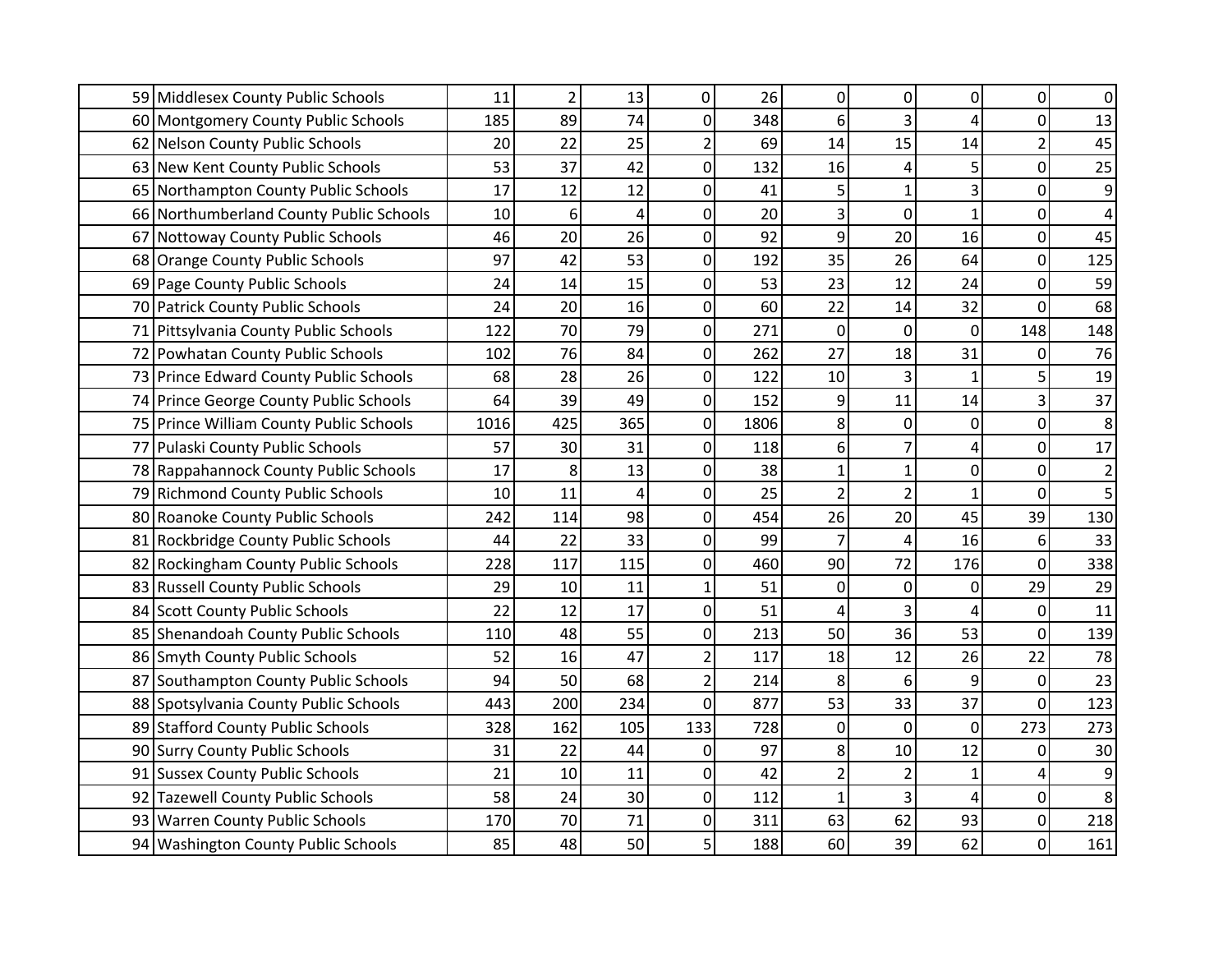| 95 Westmoreland County Public Schools        | 21  | 19             | 8                | 0           | 48   |                | 4              | 3              | 0              | 9                       |
|----------------------------------------------|-----|----------------|------------------|-------------|------|----------------|----------------|----------------|----------------|-------------------------|
| 96 Wise County Public Schools                | 67  | 27             | 30               | $\mathbf 0$ | 124  | 40             | 20             | 21             | $\overline{0}$ | 81                      |
| 97 Wythe County Public Schools               | 43  | 19             | 21               | $\mathbf 0$ | 83   |                | $\mathbf{1}$   | $\overline{2}$ | $\mathbf 0$    | 5                       |
| 98 York County Public Schools                | 169 | 92             | 74               | $\mathbf 0$ | 335  | 28             | 23             | 33             | 22             | 106                     |
| 101 Alexandria City Public Schools           | 91  | 34             | 16               | 0           | 141  |                | $\overline{2}$ | $\mathbf 1$    | 0              | 4                       |
| 102 Bristol City Public Schools              | 24  | 17             | 20               | 0           | 61   | 1              | 0              | $\mathbf 0$    | $\Omega$       | $\mathbf{1}$            |
| 103 Buena Vista City Public Schools          | 18  | 8              | 6                | $\mathbf 0$ | 32   | $\overline{2}$ | 0              | $\mathbf 0$    | 0              | $\overline{\mathbf{c}}$ |
| 104 Charlottesville City Public Schools      | 48  | 18             | 12               | $\mathbf 0$ | 78   | $\overline{2}$ | 0              | $\mathbf 0$    | 0              | $\overline{2}$          |
| 106 Colonial Heights City Public Schools     | 39  | 11             | 22               | $\mathbf 0$ | 72   | 10             | 11             | 3              | 0              | 24                      |
| 107 Covington City Public Schools            | 4   | $\overline{7}$ | 8                | 0           | 19   | $\mathbf 0$    | $\overline{0}$ | $\mathbf 0$    | 0              | 0                       |
| 108 Danville City Public Schools             | 33  | 25             | 20               | $\mathbf 0$ | 78   | 0              | 0              | $\mathbf 0$    | 0              | 0                       |
| 109 Falls Church City Public Schools         | 19  | $\overline{2}$ | 4                | 0           | 25   | 0              | 0              | 0              | $\mathbf 0$    | 0                       |
| 110 Fredericksburg City Public Schools       | 37  | 21             | 13               | $\mathbf 0$ | 71   |                | 3              | 3              | $\Omega$       | 13                      |
| 111 Galax City Public Schools                | 13  | $\overline{2}$ | 8                | $\mathbf 0$ | 23   | 4              | $\mathbf{1}$   | 6              | $\Omega$       | 11                      |
| 112 Hampton City Public Schools              | 203 | 84             | 86               | 4           | 377  | 4              | $\mathbf{1}$   | $\overline{c}$ | 1              | $\bf 8$                 |
| 113 Harrisonburg City Public Schools         | 51  | 27             | 20               | $\mathbf 0$ | 98   | 6              | $\overline{7}$ | 6              | 10             | 29                      |
| 114 Hopewell City Public Schools             | 14  | 17             | 17               | $\mathbf 0$ | 48   | 4              | 3              | 5              | 0              | 12                      |
| 115 Lynchburg City Public Schools            | 0   | $\Omega$       | $\boldsymbol{0}$ | 367         | 367  | 0              | 0              | $\mathbf 0$    | 8              | 8                       |
| 116 Martinsville City Public Schools         | 19  |                | $\overline{7}$   | $\mathbf 0$ | 33   |                | 3              | 3              | $\mathbf 0$    | 8                       |
| 117 Newport News City Public Schools         | 238 | 111            | 111              | 0           | 460  | 10             | 3              | $\overline{2}$ | $\mathbf 0$    | 15                      |
| 118 Norfolk City Public Schools              | 258 | 141            | 108              | 1           | 508  | 4              | 0              | $\mathbf 0$    | 0              | 4                       |
| 119 Norton City Public Schools               | 6   | $\overline{2}$ | 0                | $\mathbf 0$ | 8    | 4              | $\mathbf{1}$   | $\mathbf 0$    | 0              | 5                       |
| 120 Petersburg City Public Schools           | 11  | 14             | 10               | $\mathbf 0$ | 35   |                | 0              | $\pmb{0}$      | $\mathbf 0$    | $\mathbf{1}$            |
| 121 Portsmouth City Public Schools           | 178 | 61             | 53               | $\Omega$    | 292  |                | 0              | 0              | $\mathbf 0$    | $\overline{2}$          |
| 122 Radford City Public Schools              | 11  | 8              | $\overline{7}$   | 0           | 26   |                | 0              | 4              | $\Omega$       | 5                       |
| 123 Richmond City Public Schools             | 146 | 58             | 52               | $\mathbf 0$ | 256  | 6              | 5              | 4              | 15             | 30                      |
| 124 Roanoke City Public Schools              | 125 | 41             | 47               | $\mathbf 0$ | 213  | 8              | 0              | $\mathbf 0$    | $\mathbf 0$    | 8                       |
| 126 Staunton City Public Schools             | 66  | 28             | 36               | 0           | 130  | 12             | 6              | 8              | 0              | 26                      |
| 127 Suffolk City Public Schools              | 231 | 115            | 82               | 7           | 435  | 10             | 3              | 3              | 5              | 21                      |
| 128 Virginia Beach City Public Schools       | 612 | 285            | 277              | $\mathbf 0$ | 1174 | 8              | $\mathbf{1}$   | 3              | 0              | 12                      |
| 130 Waynesboro City Public Schools           | 53  | 0              | 33               | $\mathbf 0$ | 86   | 10             | 4              | 8              |                | 23                      |
| 131 Williamsburg-James City County Public Sc | 194 | 110            | 101              | 0           | 405  | 14             | 8              | 4              | 3              | 29                      |
| 132 Winchester City Public Schools           | 35  | 22             | 20               | 11          | 88   | $\mathbf 0$    | $\mathbf 0$    | $\mathbf 0$    | 5              | 5                       |